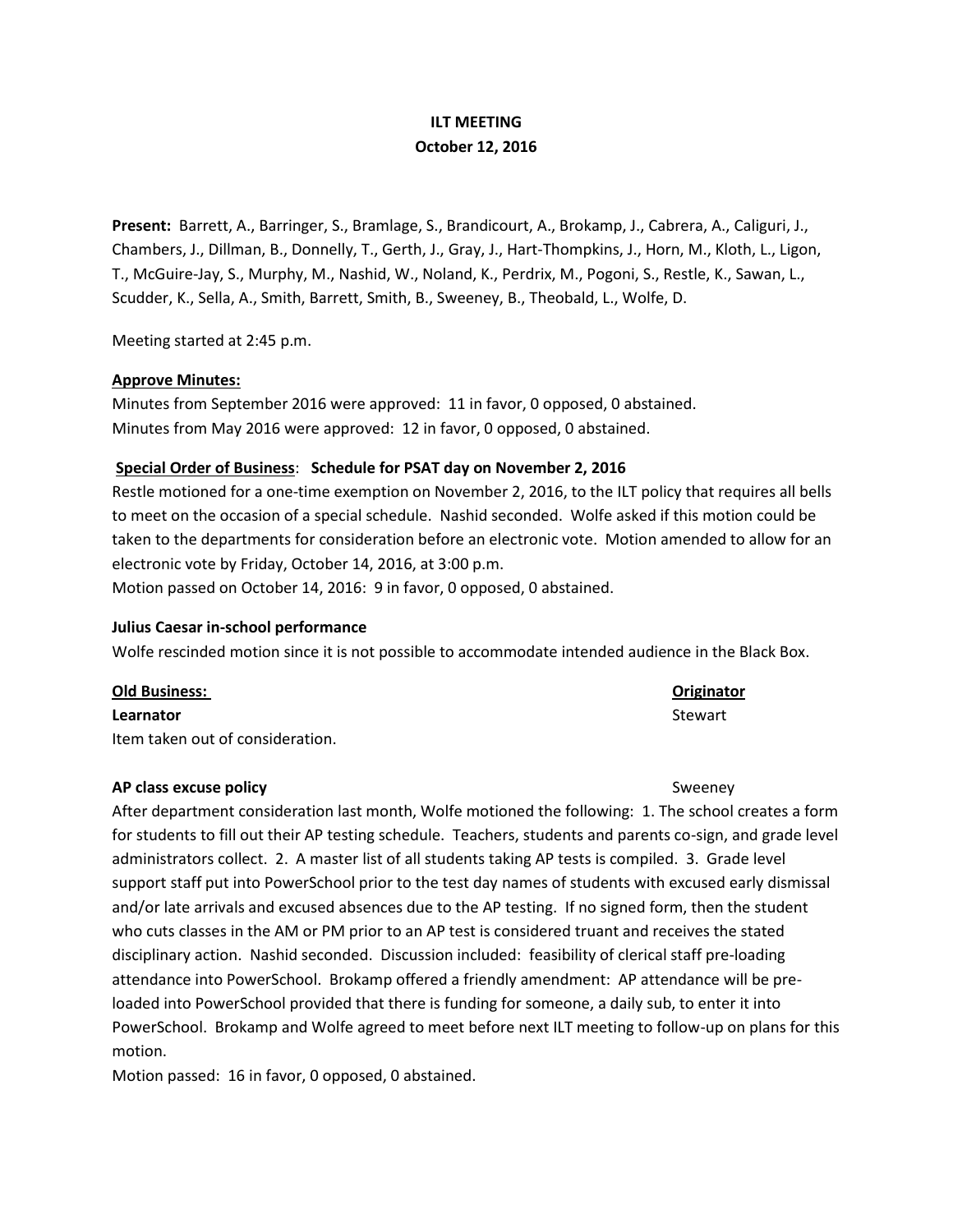# **Two weeks of notice for displacement from classroom spaces and** Staff **other restricted usage of computer labs**

After department consideration last month, Smith motioned that teachers shall be given at least two weeks' notice for any activity necessitating staff displacement from their classroom space and/or restriction in access to computer labs, library, gyms and any alternative learning space. Barringer seconded. Discussion included whether this motion should apply to weekend usage and if the motion included computer carts. Smith suggested a friendly amendment to the motion to limit it to school days only and to specify that computer carts are included. Nashid seconded. Motion passed: 15 in favor, 0 opposed, 1 abstained

## **Curriculum Night date** Staff

After department consideration last month, Smith motioned Curriculum Nights in the future will not be scheduled on the Thursday after Labor Day. Nashid seconded. Motion passed: 17 in favor, 0 opposed, 0 abstained

## **Proposed testing schedule and testing security agreement** Horn

After department consideration last month, Brokamp motioned to approve the proposed testing schedule for 2016-2017 and the proposed Walnut Hills High School Security Agreement for Test Examiners revised from the district's security agreement. Wolfe seconded. Discussion included concerns about the wording in the testing security agreement, item #4, that stated that examiners ensure no student cheats on the test by having prior access to the test. The point was made that subsequent examiners, those who relieve the initial examiners, have no way of knowing if students have prior access to the test. A solution would be to add in parentheses that this requirement only applies to the initial examiner. There was conversation about the merits of the Pre-ACT and options for working it into the testing schedule. Nashid proposed a friendly amendment to accept the proposed testing schedule for 2016-2017 as present and the proposed Walnut Hills High School Security Agreement for Examiners with the addition in #4 that the requirement only applies to the initial examiner. Wolfe seconded. Follow up includes revising the testing agreement and distribution to the faculty. Wolfe will follow up next month on Pre-ACT discussion.

Motion passed: 16 in favor, 1 opposed, 1 abstained

## **Schoology to push out parent forms** Barringer **Barringer** Barringer

Since parents are still getting account information for Schoology, Barringer removed this agenda item.

## **Vote to pay Schedule E positions approved at April's ILT Frame Constructs LeBorgne**

Brokamp presented a minor change to the Schedule E list: Kathleen Wilke should have been included on the list distributed to the departments for her work with Spanish Club. The list is updated to include her. Brokamp explained that there are more requests than available funding; in past year, different funding sources have made up this difference, but there is no guarantee for this year. Brokamp motioned to extend the conversation beyond the five minute limit. Hart-Thompkins seconded. Motion passed: 12 in favor, 0 opposed, 1 abstained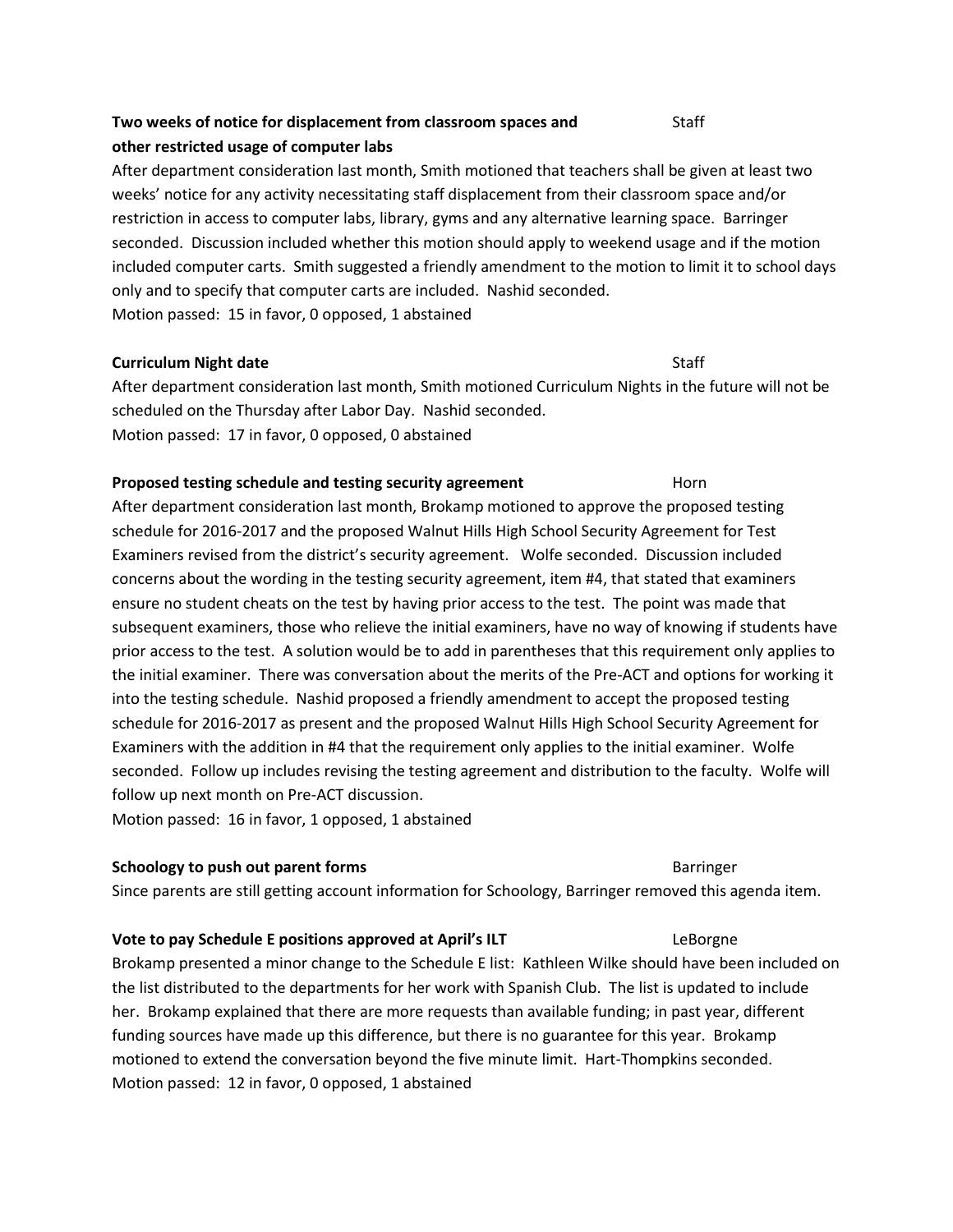Discussion included various criteria for determining who is paid for Schedule E, including consideration of long-standing club or those related to the curricula. Donnelly clarified that STARS was inadvertently left off of the list. Pogoni said that Antiquitas should be deleted. Certamen was not paid in 15-16 because the advisor was paid for two clubs. Donnelly presented an updated list. Brokamp motioned that he come to the next ILT meeting with a recommendation of which clubs should get paid and a rationale for these decisions. Hart-Thompkins seconded. Motion passed: 15 in favor, 0 opposed, 1 abstained

## **ILT representative for traveling teachers** Smith

After department consideration last month, Smith motioned to add an elected ILT representative to represent traveling teachers. Nashid seconded. Discussion included the merits and limitations of having representation happen through the department chairs. It was noted that traveling teachers may have wanted to contribute to topics such as study hall plans. Conversation included questions about the criteria necessary to create a separate ILT representative and if concerns of traveling teachers could go to the building representative. Brokamp pointed out that every lead teacher on the ILT is given a stipend, but the traveling ILT representation would not have compensation. Motion did not pass: 5 in favor, 11 opposed, 2 abstained

## **New Business Originator**

## **Chalk Drawing date changed to April 21** Noland Noland

Perdrix motioned to take this date change to the departments for consideration. Nashid seconded. Discussion included noting that April 21 is the Friday before Prom and closer to Earth Day. Motion passed: 16 in favor, 0 opposed, 0 abstained.

## **Traveling teacher document** Wolfe

Wolfe motioned that departments consider the traveling teacher document and make any necessary updates in order for it to be included in the faculty bulletin. Perdrix seconded. Motion passed: 16 in favor, 0 opposed, 0 abstained.

## **AP Seminar and AP Research Courses each receive one full**

## **English credit** Wolfe

Wolfe motioned that departments consider the motion that students in AP Research and AP Seminar receive one full credit for English; these classes could replace the English course requirement for students in grades 11 and 12. Chambers seconded. Discussion included concerns that AP Seminar is taught currently in the Social Studies department, and the curriculum for the Seminar course may be more oriented towards Social Studies. Members also discussion issues about this decision may create some precedent about how credits are awarded where there is some overlap in curricula among departments.

Motion passed: 15 in favor, 1 opposed, 1 abstained